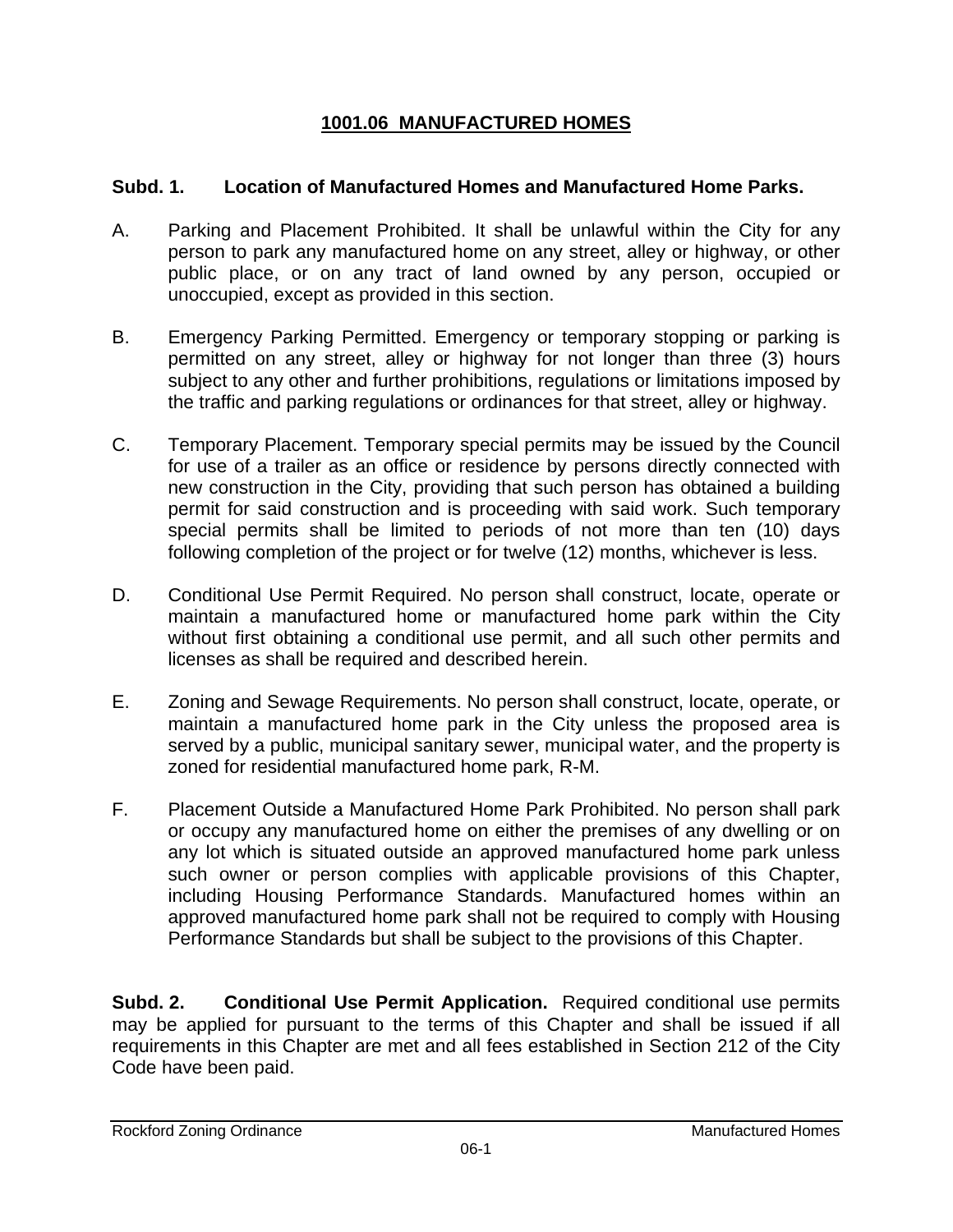# **Subd. 3. Design Standards For Manufactured Home Parks.**

- A. Development Standards. All manufactured home parks shall conform to the following minimum standards for development of the park except, and in addition, those found in this Chapter.
	- 1. Minimum Size. Every manufactured home park shall have a minimum of ten (10) acres and a minimum width of five hundred (500) feet.
	- 2. Surface Drainage. Every manufactured home park shall be located on a well drained area and the premises shall be properly graded and equipped with storm sewers if necessary so as to prevent the accumulation of storm or other waters on the lots. However, runoff to adjacent properties shall not be increased. Where there is water ponding on the site, provisions shall be taken to retain the natural ponding features of the land and provide for the same amount of water storage in some manner at the site.
	- 3. Parks and Recreation. A park dedication will be required based on dwelling units/acre. For parks with a density of less than five (5) units/acre, a dedication of ten (10) percent of the total park area is required. Densities of less than nine (9) units but greater than five (5), will require a dedication of twelve (12) percent. Any greater densities will require a dedication of fifteen (15) percent. The City may require park set asides to be furnished with such amenities as: playaround equipment; tennis courts; playground equipment; tennis courts; shuffleboard, badminton or horseshoe courts; or other similar features.
	- 4. Setbacks and Buffer Zones. There shall be a minimum setback of fifty (50) feet from any highway and thirty (30) feet between the park outside boundary line and any use within the manufactured home park. Such setback area shall be landscaped and screened by a fence and/or screen plantings of sufficient size and density to permit complete privacy for the residents of both the manufactured home park and adjacent properties. The City may, at its option, require fencing or other types of buffer in lieu of the above requirements.
	- 5. Landscaping. Every manufactured home park shall be landscaped and maintained with seed or sod on the entire park except for areas used for streets, sidewalks, patios, manufactured home parking areas, or vehicle parking areas.
- B. Lot Standards. All lots in the manufactured home park are subject to the following regulations:
	- 1. Size. Each lot in a manufactured home park intended as the location for one unit shall contain not less than five thousand two hundred (5,200) square feet and shall have a minimum width of fifty (50) feet except corner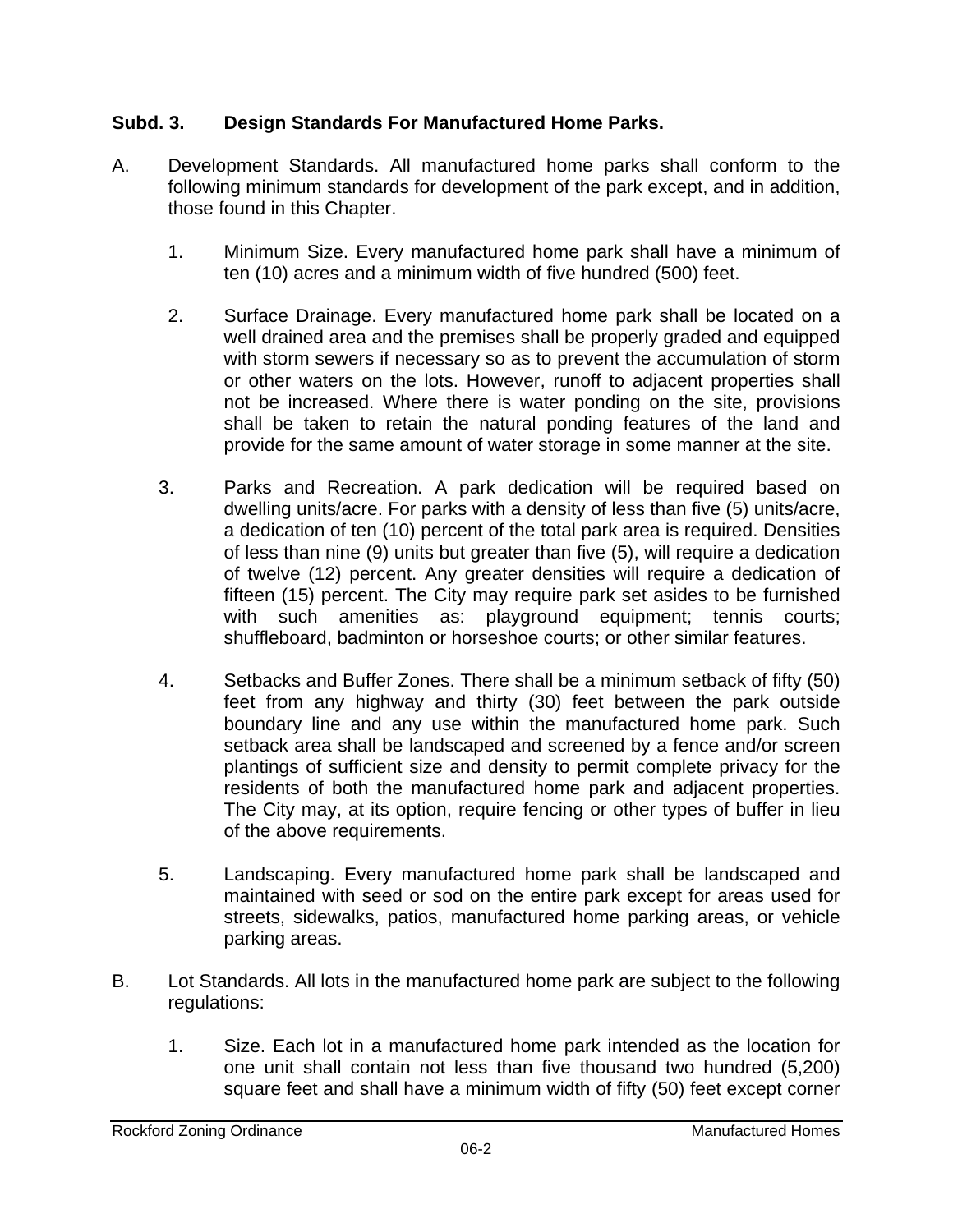lots which shall have a minimum width of sixty (60) feet and shall have a minimum depth of eighty (80) feet measured from the curb face to the rear lot line.

- C. Additional Lot Regulations. All lots in the manufactured home park are subject to the following regulations:
	- 1. Guest Parking Required. Each manufactured home park shall maintain a paved, off-street parking lot for guests of occupants in the amount of one space for each ten (10) lots.
	- 2. Overload Parking Required. Each manufactured home park shall have not less than two thousand five hundred (2,500) square feet of area for every twenty-five (25) lots set aside for overload parking and dead storage. This area shall be completely enclosed with a security fence and screened from view by dense shrubbery. The purpose of this area is for boats, trailers and other recreational vehicles.
	- 3. Concrete Patio Required. Each lot shall have a concrete patio adjacent to each home in addition to the off-street parking area. Each patio shall be not less than one hundred fifty (150) square feet and a minimum of twenty-four (24) inches in width and three (3) inches in diameter.
	- 4. Individual Site Preparation. Every manufactured home lot shall have a base of at least four (4) inches of compacted gravel or aggregate on the site where the home is to be parked, in addition to whatever foundation structures are necessary to secure the manufactured home anchors and tie downs.
- D. Emergency Shelters.
	- 1. Shelter Required. Every manufactured home park shall provide one or more tornado and wind storm emergency shelters with a capacity for thirty (30) percent of the occupants of the park. Each shelter shall be constructed so as to be dry, well ventilated, to have more than one exit, and to be capable of withstanding the impact of a manufactured home propelled by winds of tornado force. The entrance to the shelter shall be plainly marked by a sign with the words "Emergency Shelter" in six (6) inch letters.
	- 2. Storm Warning Device Required. Every manufactured home park shall have a warning device for providing tornado or serious wind storm warning to its residents. This requirement may be waived if such device is located outside the park but is found to be servicing the park area.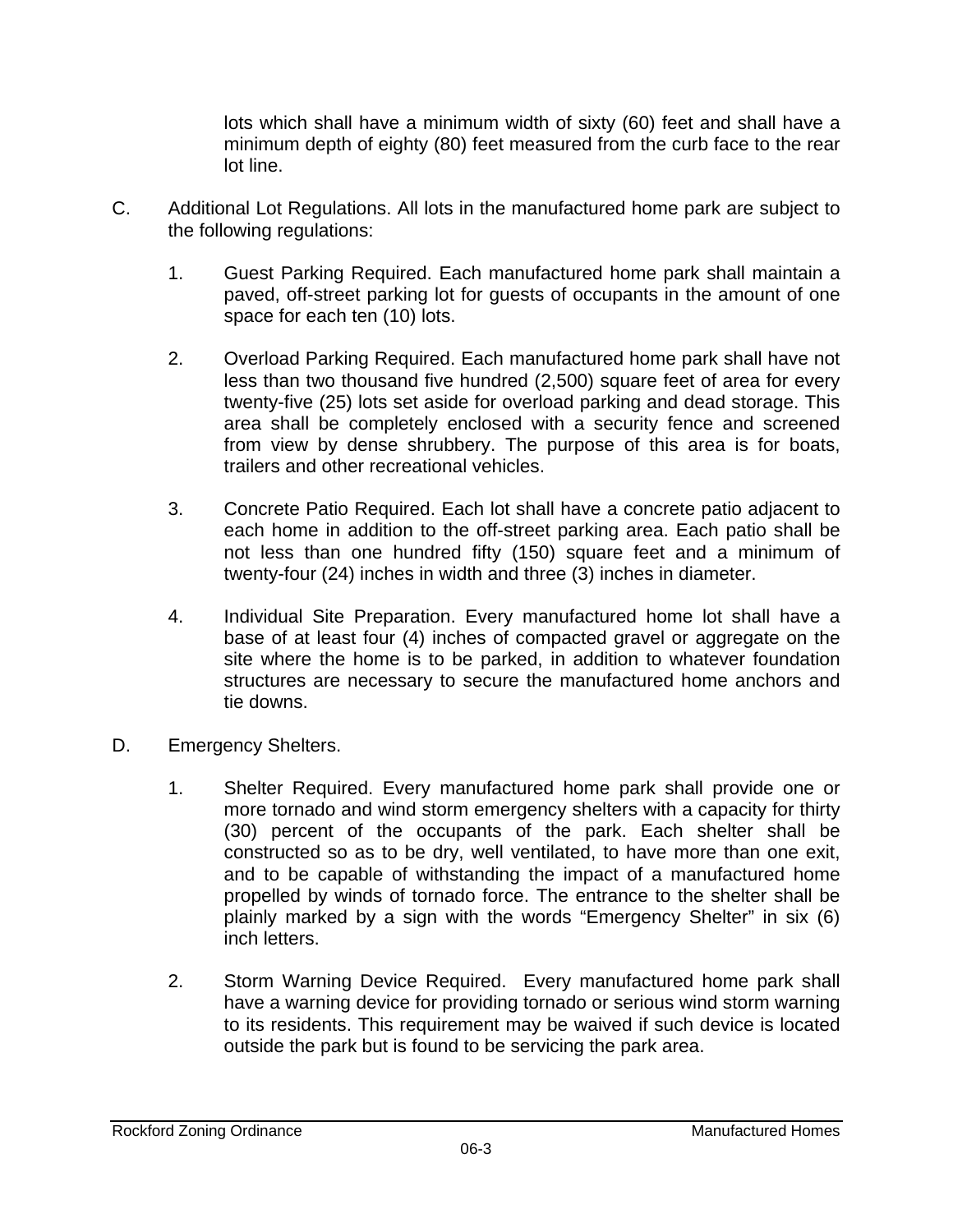- E. Service Building and Service Facilities. Each manufactured home park shall have one or more service buildings to provide space for the park office, laundry facilities, sanitation facilities, and indoor community meeting and recreational space.
	- 1. Manager's Office Required. Every manufactured home park shall have a central office for the manager or caretaker of the park.
	- 2. Indoor Recreation Room Required. Indoor recreational or community meeting space shall be provided at the minimum ratio of ten (10) square feet of space for every four (4) lots in the manufactured home park, or section thereof served by the building. Space provided for such requirements as emergency shelters, laundry facilities, and other public service facilities shall not be deemed to meet the requirements of this section.
	- 3. Setbacks Required. Setbacks from internal streets for all service buildings shall conform to the City's residential setback requirements.
- F. Water Supply and Sewage Disposal Systems.
	- 1. Water Connection Required. All manufactured home parks and the lots thereof shall be connected to the municipal water system.
	- 2. Public Municipal Sanitary Sewer Required. All manufactured home parks shall have a sanitary sewer system connection to either a public municipal sewer system, or an appropriate public regional sewer system. The design and specifications of the sewer system shall meet the approval of the City Engineer and the Minnesota Department of Health.
	- 3. Underground Utilities Required. All sewer and water system lines shall be underground.
- G. Utilities, Fuel Supply Storage, and Lighting.
	- 1. Underground Utilities Required. All utility lines for electricity, telephone, TV cable, gas or fuel oil must be underground. There shall be no overhead wires or supporting poles except poles for street lights or other lighting purposes.
	- 2. Fuel Storage Regulated. All fuel supply and storage systems shall be installed and maintained in accordance with applicable state codes and regulations governing such systems.
	- 3. General Illumination Required. The manufactured home park shall provide overhead lights to adequately illuminate the streets and thoroughfare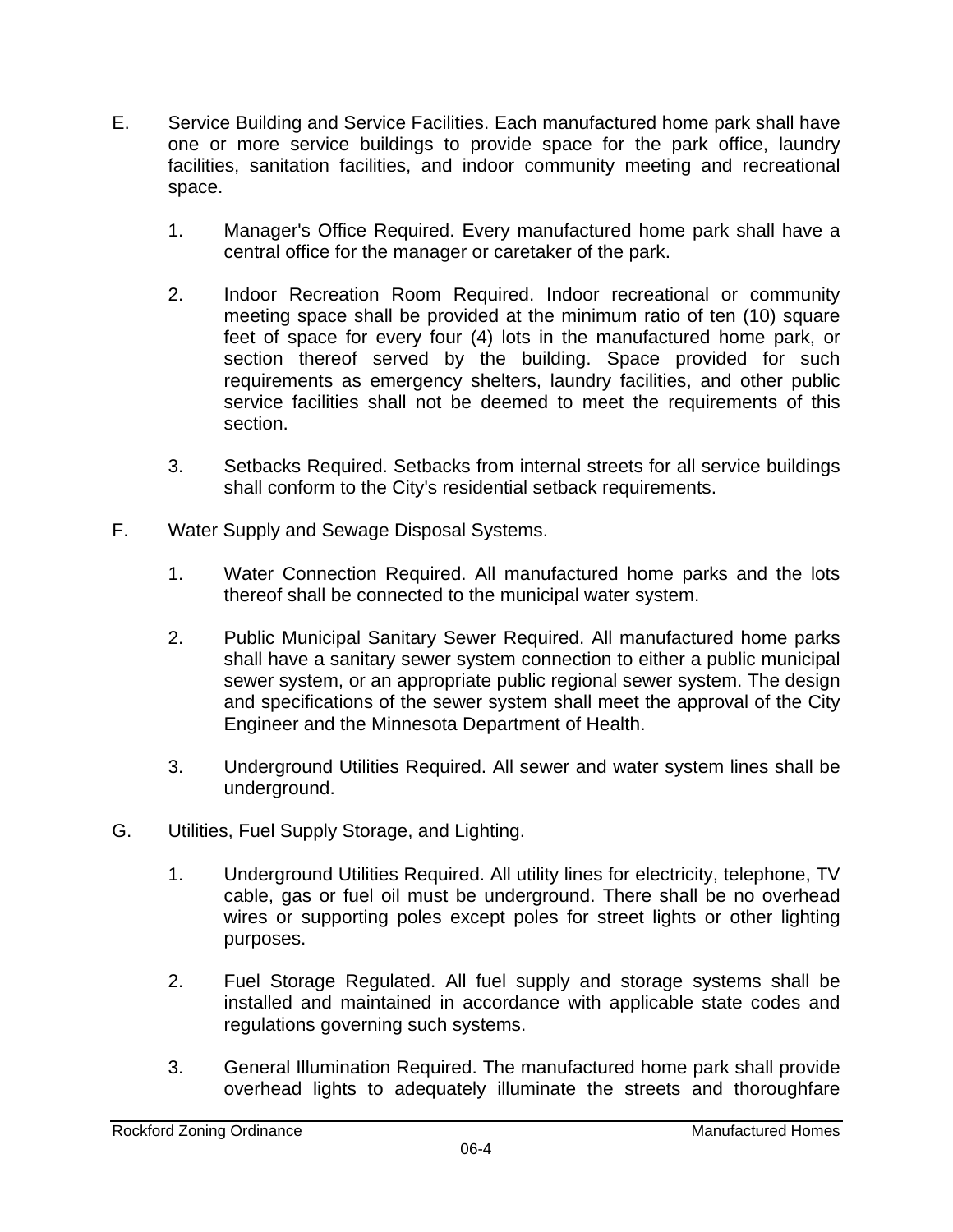sidewalks of the park and all service building parking areas and entrances. Such lighting will be shielded to prevent any light to be directed at traffic, nearby manufactured homes, or neighboring residential property in such brilliance as to constitute a danger or a nuisance.

# **Subd. 4. Annual Inspection Fees.**

#### A. Inspection.

- 1. Building Inspector. All manufactured home parks shall be inspected annually by the City Building Inspector to ascertain that all provisions of this Chapter, all other applicable City ordinances, and the provisions of any conditional use permit are being observed.
- 2. Fire Inspection. All manufactured home parks shall be inspected annually by the City Building Inspector to ascertain that no fire hazards are present, to ascertain that fire hydrants and fire extinguishing equipment are in working order, and to ascertain that all provisions of this Chapter and other applicable codes and ordinances pertaining to fire protection and prevention are being observed.
- 3. Water System Inspection. All manufactured home parks shall have the water system inspected annually by a designated City inspector to insure that all hydrants and other water facilities are in proper working order.
- B. City inspectors may make more frequent inspections as they may deem necessary.

# **Subd. 5. Operation Requirements.**

- A. General Operation and Maintenance:
	- 1. Manager. Every manufactured home park shall have an adult manager or caretaker on duty in or about the park at all times, to keep the park, its facilities and equipment in a clean, orderly and sanitary condition, and to be available in case of emergencies. The manager or caretaker shall be answerable with said owner for the violations of any provisions of this Chapter.
	- 2. Office. Each manufactured home park shall maintain a central office for the use of the owner or manager, distinctly marked OFFICE.
	- 3. Map. A map of the park with all lots clearly numbered, shall be displayed at the park office. The lots themselves shall also be numbered in a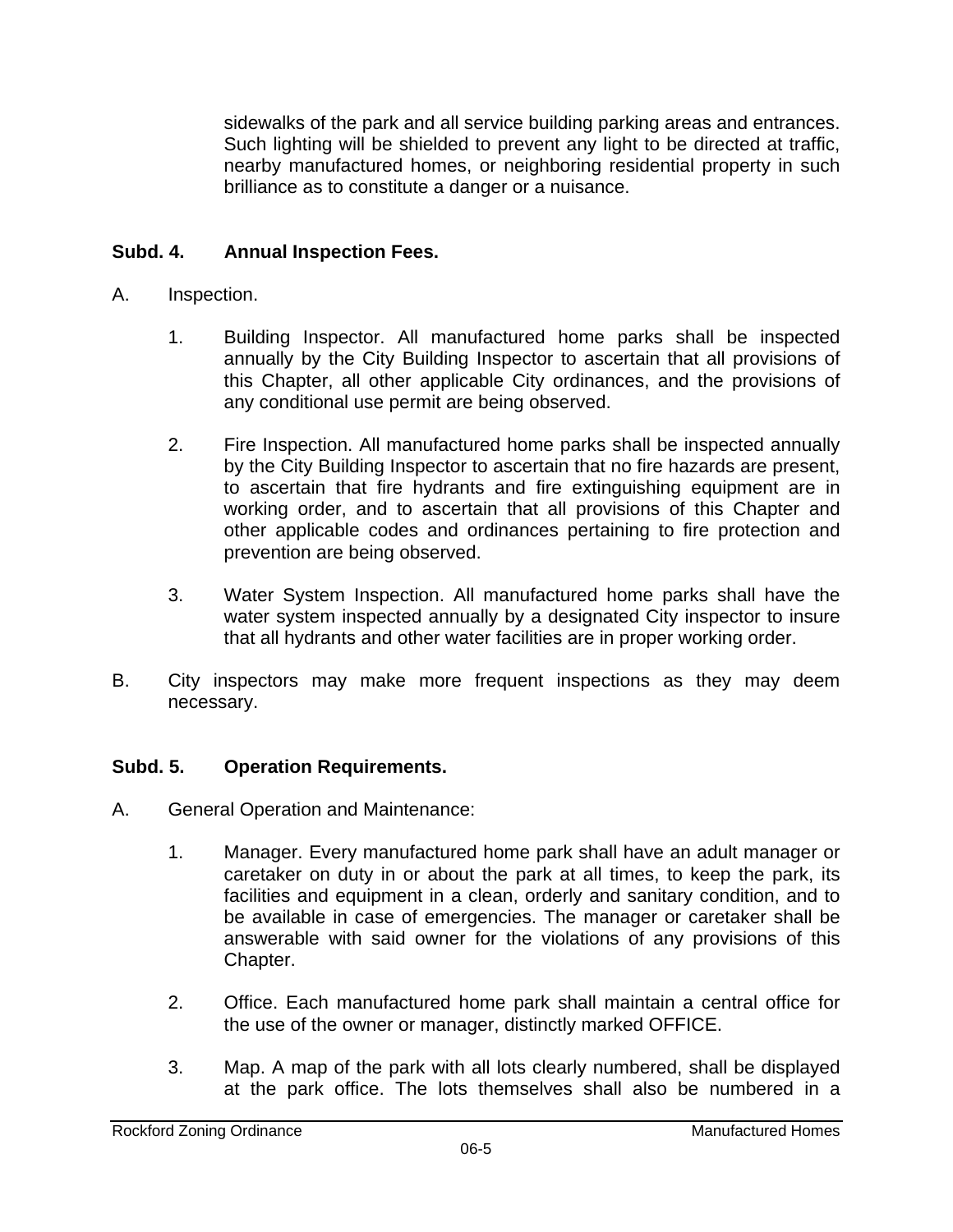manner visible from the frontage street. The park shall be open at reasonable times to the visiting public and a directory shall be readily available to visitors.

- 4. Lighting. The park grounds shall be lighted as approved by the City during all hours of darkness.
- 5. Public Address Prohibited. No public address or loud speaker system shall be permitted.
- 6. Rules. Each park shall adopt a set of rules and regulations for orderly operation of the park in conformance with this Chapter, and these rules shall be made available to the residents of the park.
- 7. Pets. No domestic animals or house pets of park occupants shall be allowed to run at large, or commit any nuisances within the limits of the park.
- 8. Clothes Drying. No exterior clothes drying shall be permitted upon any lot or any other area of the park except in an area specifically provided.
- 9. Transient Occupancy. The use of any lot or other area within the park for tent sites, camper trailers, pick up campers, or other transient occupancy use is prohibited.
- B. Lot Regulations.
	- 1. Placement Restricted. No more than one unit shall be parked upon any lot.
	- 2. Occupancy Regulated. No home may be inhabited by a greater number of occupants than that for which it was designated.
	- 3. Skirts Required. The base of all manufactured homes shall be enclosed with skirting, such skirting to be installed within ten (10) days from the date of installation of the unit. Such enclosure must be accessible for inspection and no obstruction shall be permitted that impedes the inspection of the manufactured home, plumbing, electrical facilities, and related equipment. No storage shall be permitted beneath the manufactured home.
	- 4. Use Restrictions. All lots shall be used for residential purposes only. No commercial activity or signage will be permitted unless otherwise permitted by Zoning ordinances other than this section.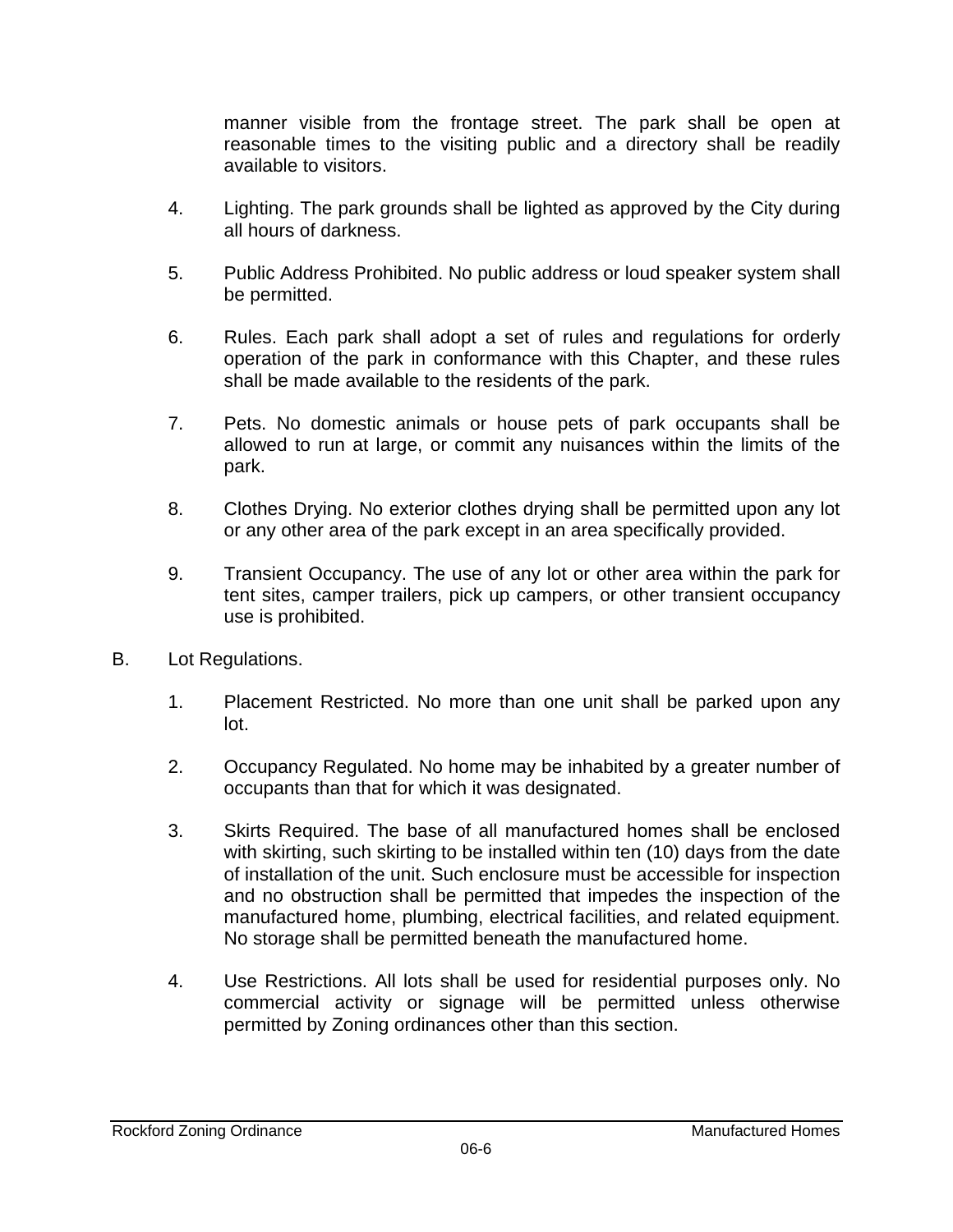- C. Lot Display Regulations. No homeowner nor prospective homeowner shall be required to purchase a home from the owner or operator of the park in which said owner desires to locate, or from someone designated by said owner of the park. This provision, however, shall not prevent the owner of the park from establishing certain minimal standards and conditions of quality and design as to homes permitted in a park owned by him.
- D. Street Maintenance and Regulations.
	- 1. Snow Removal. The park operator shall remove snow from the all streets, guest parking areas and public sidewalk areas within the park after each snowfall and these areas shall be kept sanded and/or free of ice and snow.
	- 2. Maintenance and Repair. All streets within the park shall be kept in good repair, and kept clean and free of litter.
	- 3. Speed Limit. A speed limit of ten (10) miles per hour shall be maintained within the park limits and signs shall be posted accordingly. The operator may use raised bumps or ridges across the road surfaces to assure compliance with the posted limits.
- E. Storage and Parking.
	- 1. On-Site Parking Restricted. No more than two (2) vehicles may be parked on any home lot.
	- 2. On-Site Storage Prohibited. All boats, boat trailers, hauling trailers, and all other equipment not stored within the home nor the utility enclosure that may have been provided shall be stored in the overload parking area, and not upon the lots occupied by homes, nor upon the streets within the park, nor upon any other City streets.
- F. Fire and Police Protection.
	- 1. Fire Extinguisher Required. Every home occupied in the park shall be equipped with a fire extinguisher in usable condition. The occupant of the home shall be responsible for providing such extinguisher for his home.
	- 2. Fire Extinguisher Required in Service Building(s). Portable fire extinguishers rated for classes B and C fires, with a capacity of ten (10) pounds dry powder, shall be kept visible in service buildings and at other locations as approved or required by the Fire Chief, for convenient access by all of the occupants of the park. Such fire extinguishers shall be maintained in good operation condition.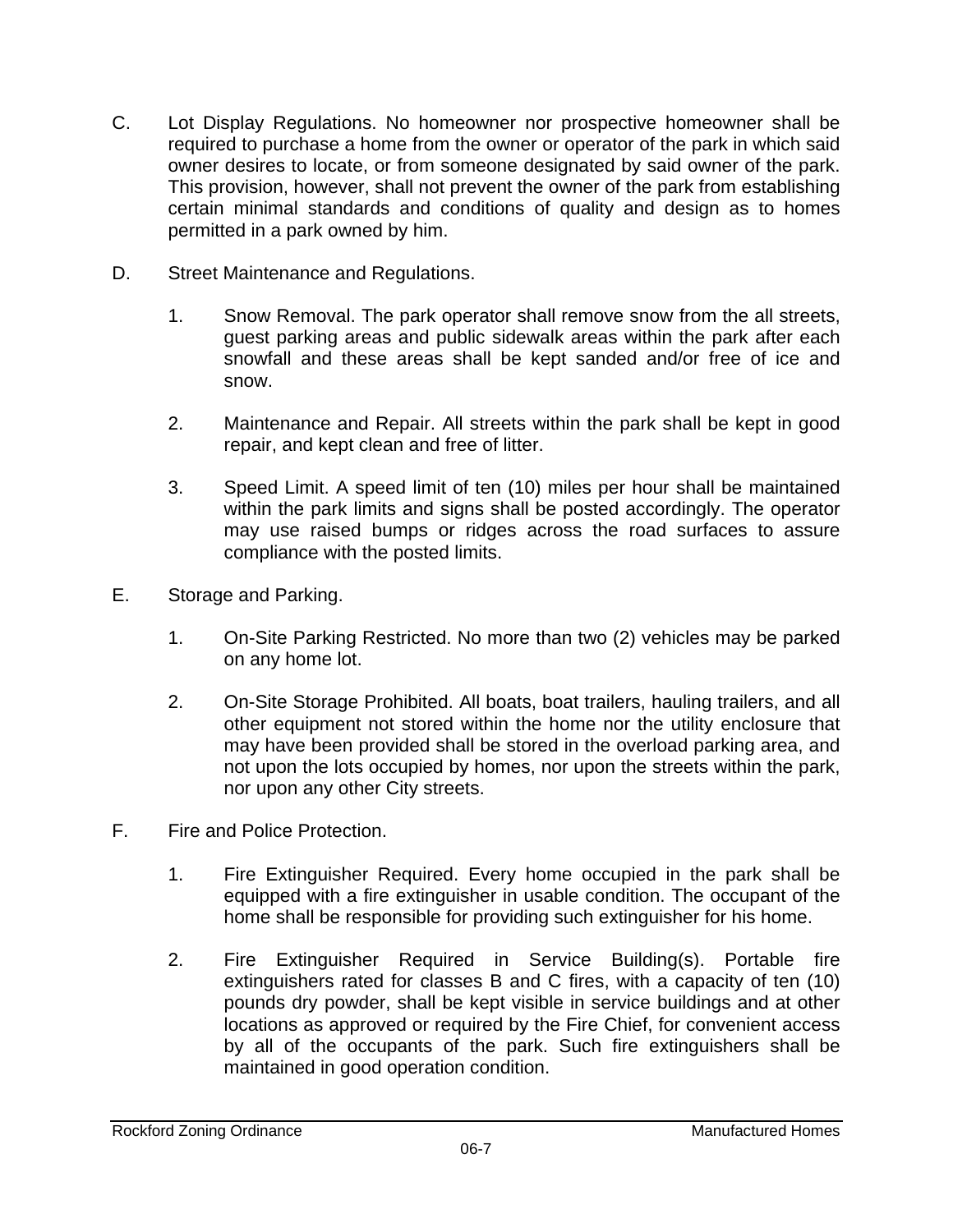- 3. Open Burning Prohibited. No fire shall be kindled or maintained except in a stove, fireplace, barbecue pit, incinerator, or other equipment intended for such purpose. No such fire shall be left unattended. No fuel shall be used and no material burned which emits dense smoke or objectionable odors. Open burning is prohibited.
- 4. Storage of Flammable Liquids Prohibited. Storage of flammable liquids or materials or gases within or under the home is forbidden.
- 5. Litter and Rubbish Storage Prohibited. All areas of the park shall be kept free of litter, rubbish, and other flammable material.
- 6. Open to Police, Fire and Emergency Vehicles. The park shall be open to fire, police and other emergency vehicles and personnel at all times, and the law enforcement officers and the fire department shall be provided with a current directory showing the lot numbers and addresses.
- G. Storm Protection.
	- 1. Storm Warning Device Required. The storm warning device required for the park shall be kept in good operating condition and tested once a month at a designated time in a manner approved by the City.
	- 2. Weather Alerts Required. The park manager shall be responsible for obtaining weather warning information from the appropriate media, and for alerting residents to the hazards of a storm via the warning device when any storm with damaging winds is imminent.
	- 3. Emergency Shelter Maintained. The emergency shelter area or building shall be available for appropriate use twenty-four (24) hours a day. Entrances shall be illuminated during all hours of darkness. The manager shall keep the shelter area clean and sanitary, and stocked with emergency supplies and first aid equipment.
- H. Refuse Handling.
	- 1. Management Responsible. The park shall provide for the collection and disposal of all refuse and garbage generated within the park. The park may contract with private garbage haulers or provide the service itself. All refuse handling must adhere to the following standards:
		- a. Nuisance Prohibited. The storage, collection, and disposal of refuse in the park shall be so conducted so as to create no health hazards, rodent harborage, insect breeding, accident or fire hazards, or air pollution.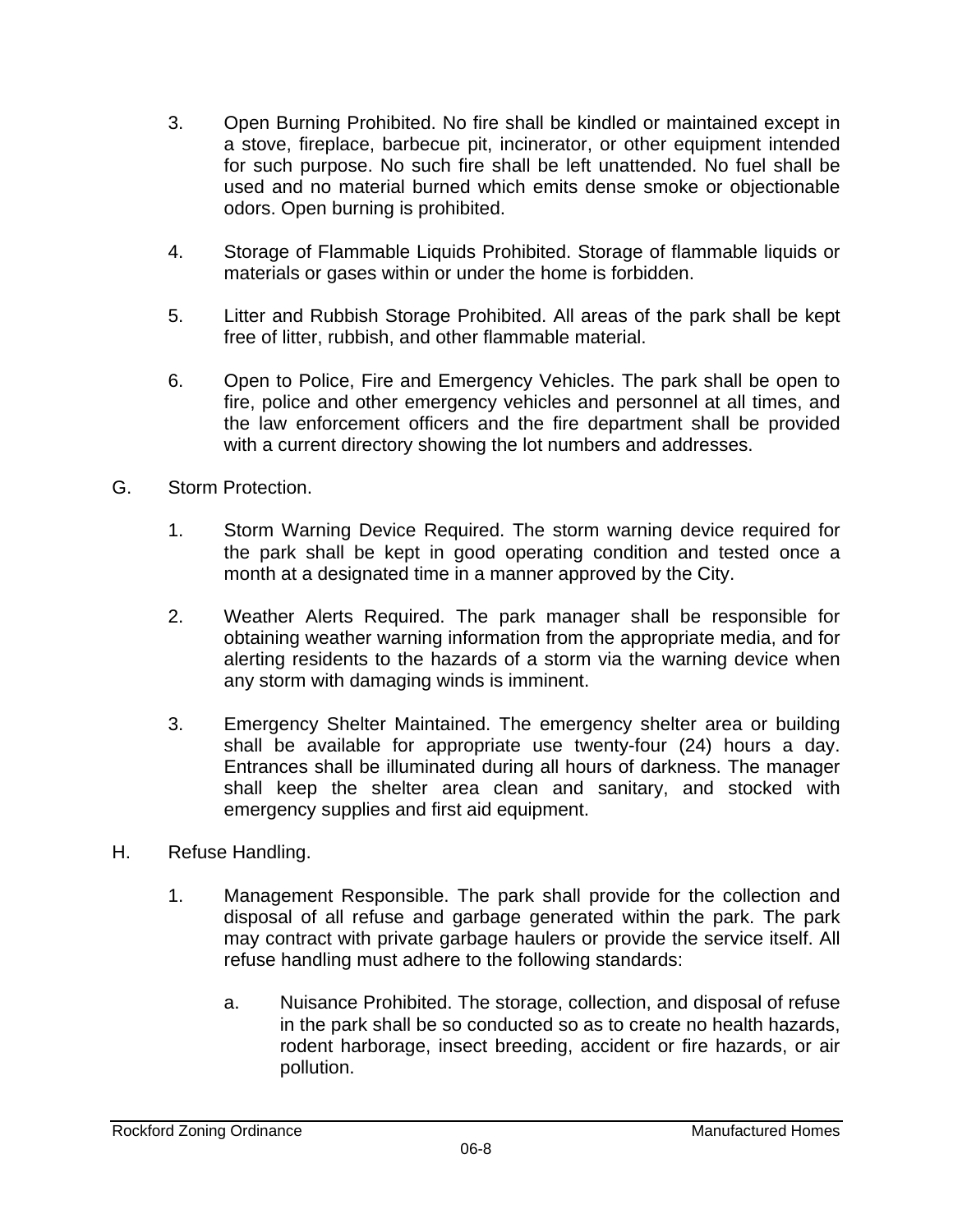- b. Garbage Collection Required. Garbage and refuse shall be collected and disposed of as frequently as may be necessary to insure that garbage receptacles shall not overflow.
- I. Sewer and Water.
	- 1. Maintenance Required. All sewer and water systems within the park shall be kept in good operating condition in conformance with regulations of the Minnesota Department of Health and the City. Any maintenance of water and sewer systems within the park shall be at the owner's expense, but shall be under the supervision of an official designated by the City, who shall have authority to initiate necessary repairs.
	- 2. Water Pressure Maintained. If the City deems it necessary, auxiliary pumps to boost water pressure shall be installed at the expense of the park owner to maintain needed pressure for fire protection.
	- 3. Service Charges. For sewer service and water service, when available, the City will charge the service rates established in the appropriate district. All charges will be computed on a per unit basis.

**Subd. 6.** Administration. Enforcement by the Building Inspector: Except as otherwise provided herein, this Chapter shall be administered and enforced by the Building Inspector, who is hereby designated as enforcing officer. The Building Inspector may institute in the name of the City any appropriate actions or proceedings against a violator as provided by law.

#### **Subd. 7. Manufactured Homes and Manufactured Home Parks and Placement of Travel Trailers and Travel Vehicles.**

- A. New manufactured home parks and expansions to existing mobile manufactured home parks shall be subject to the provisions placed within the subdivision section of this chapter. The placement of new or replacement manufactured homes in existing manufactured home parks or on individual lots of record that are located in flood plain districts will be treated as a new structure and may be placed only if elevated on fill in accordance with this Chapter. If vehicular road access for pre-existing manufactured home parks is not provided, an elevation no lower than two (2) feet below the Regulatory Flood Protection Elevation, then replacement manufactured homes will not be allowed until the property owner(s) develops a flood warning emergency plan acceptable to the Governing Body.
- B. All manufactured homes must be securely anchored to an adequately anchored foundation system that resists flotation, collapse and lateral movement. Methods of anchoring may include, but are not limited to, use of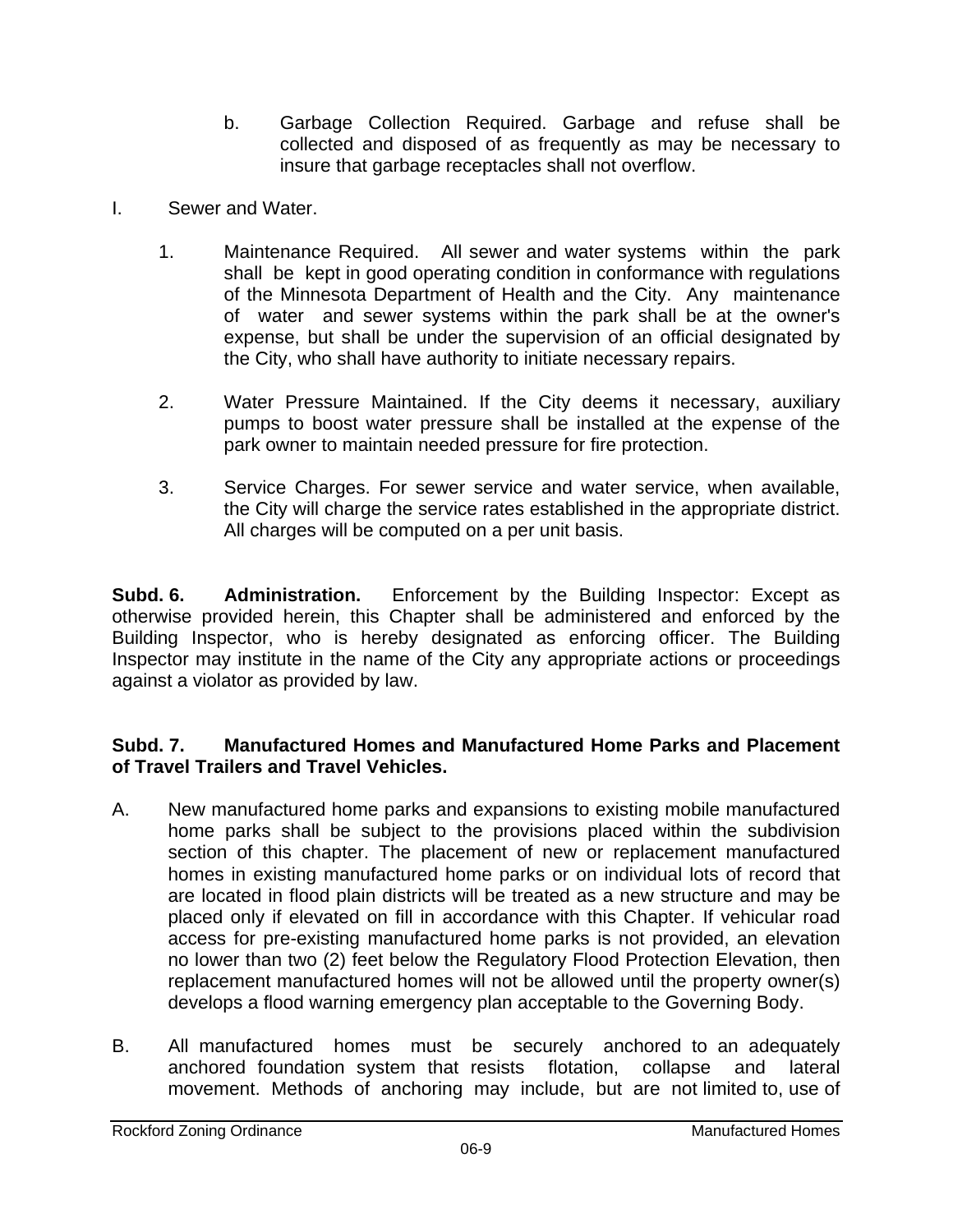over-the-top or frame ties to ground anchors. This requirement is in addition to applicable state or local anchoring requirements for resisting wind forces. Travel trailers and travel vehicles that do not meet the exemption criteria specified shall be subject to the provisions of this section.

- C. Exemption. Travel trailers and travel vehicles are exempt from the provisions of this ordinance if they meet the following criteria:
	- 1. Have current licenses required for highway use.
	- 2. Are highway ready meaning on wheels or the internal lacking system, are attached to the site only by quick disconnect type utilities commonly used in campgrounds and trailer parks and the travel trailer/travel vehicle has no permanent structural type additions attached to it.
	- 3. The travel trailer or travel vehicle and associated use must be permissible in any pre-existing, underlying zoning use district.
- D. Areas exempted for placement of travel/recreational vehicles are: individual lots or parcels of record, existing commercial recreational vehicle parks or campgrounds and existing condominium type associations.
- E. Travel trailers and travel vehicles lose this exemption when development occurs on the parcel exceeding \$5,000 for a structural addition to the travel trailer/travel vehicle and all additions and accessory structures will then be treated as a new structure and shall be subject to the elevation/flood proofing requirements and the use of land restriction specified in this section.
- F. New commercial travel trailer or travel vehicle parks or campgrounds and new residential type subdivisions and condominium associations and the expansion of any existing similar use exceeding five (5) units or dwelling sites shall be subject to the following:
	- 1. Any new or replacement travel trailer or travel vehicle will be allowed in the Floodway or Flood Fringe Districts provided said trailer or vehicle and its contents are placed on fill above the Regulatory Flood Protection Elevation and proper elevated road access to the site exists, in accordance, an elevation no lower than two (2) feet below the Regulatory Flood Protection Elevation. Any fill placed in a floodway for the purpose of elevating a travel trailer shall be subject to requirements of this section.
	- 2. All new or replacement travel trailers or travel vehicles not meeting the criteria of (a) above may, as an alternative, be allowed as a Conditional Use if in accordance with the following provisions and the provisions of this section. The applicant must submit an emergency plan for the safe evacuation of all vehicles and people during the 100-year flood. Said plan